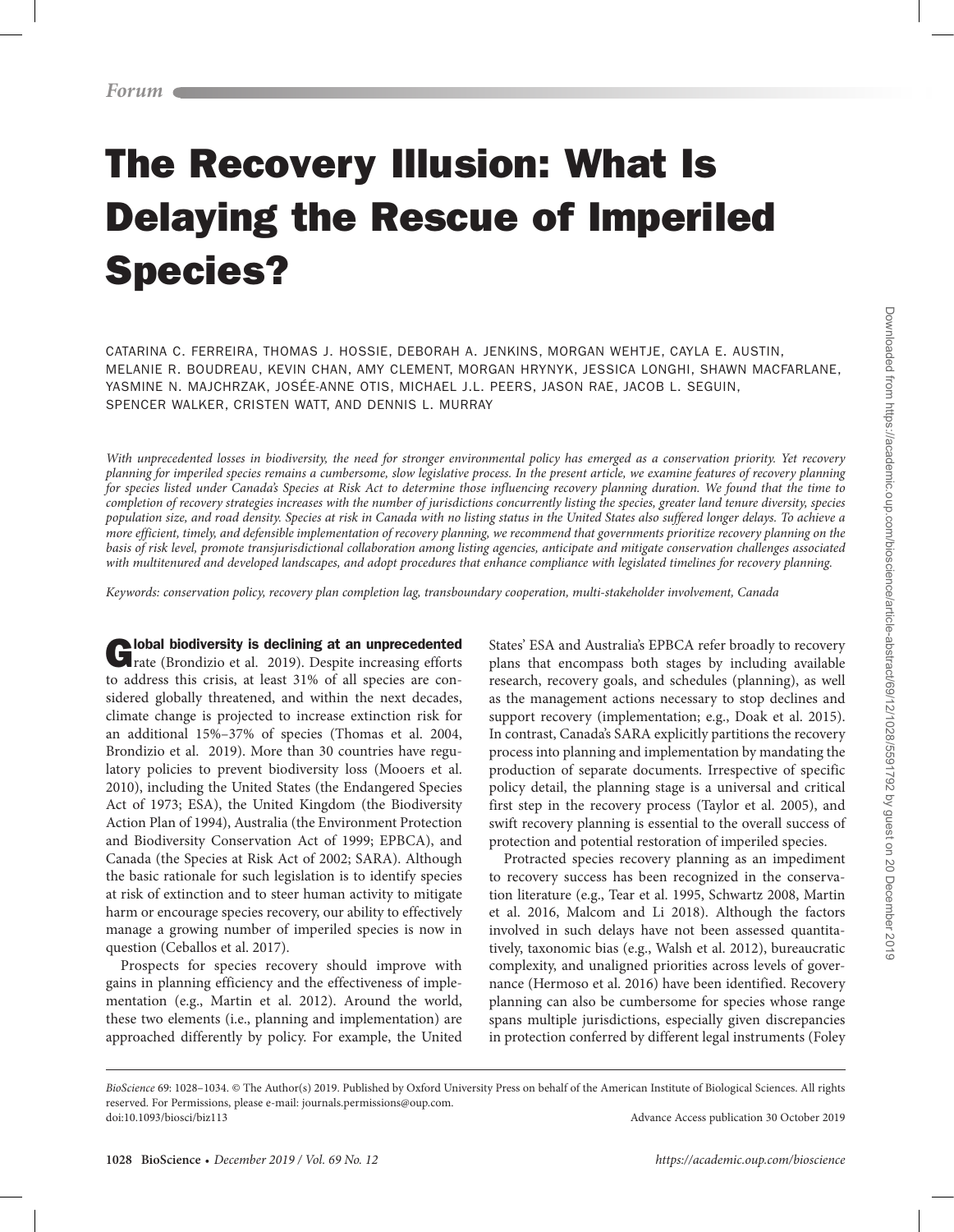et al. 2017). Additional delays may arise when recovery planning involves multiple land tenures (i.e., private and public ownership; Raymond and Brown 2011) or when competing interests, such as urban and industrial development and the associated expansion of roads (McCune et al. 2013), obstruct the identification of critical habitat (e.g., Favaro et al. 2014).

## Quantifying predictors of recovery planning delays

The performance of SARA has been previously scrutinized by academics (e.g., Mooers et al. 2007, 2010, McCune et al. 2013, Favaro et al. 2014, Bird and Hodges 2017), conservation organizations (WWF-Canada 2017), and the government (Auditor General of Canada 2013). Under SARA, a Recovery Strategy (RS) identifies critical habitat, as well as the goals and objectives for species recovery, and is followed by an Action Plan (AP) outlining the activities required to meet the recovery goals and objectives (SARA 2002; for an overview, see the supplemental material). Long delays in the publication of RS jeopardize the initiation of timely conservation efforts and thereby compromise national and international commitments (Auditor General of Canada 2018). Indeed, a previous analysis of SARA suggested that the required postlisting steps were not being implemented effectively (Environment Canada 2012). Concurrently, populations of SARA-listed species have experienced a 28% decline during the postlegislation period (WWF-Canada 2017), underscoring the need to identify and address the drivers of delay in recovery planning and implementation. More broadly, Canada's SARA provides an appropriate model for such an analysis because planning and implementation are partitioned within the existing policy framework and are bound to legislated timeframes (see the supplemental material for details). This permits the evaluation of factors influencing species recovery planning in isolation from those that delay listing or implementation.

In the present article, we used the recovery planning process in Canada (SARA 2002) to evaluate how a suite of biological and sociopolitical predictors can affect the duration of recovery planning. Our analyses were focused on the time from a species's listing to the publication of a RS (i.e., time-to-RS), given that RS development is the initial planning step and that conservation action is limited until RS completion. Our unit of measurement was the individual RS ( $n = 327$ ), whereby approximately 400 species were listed as Extirpated, Endangered, or Threatened under schedule 1 of SARA, and of these, 75% had a published RS (www.registrelep-sararegistry.gc.ca). Any time beyond the federally legislated deadline for RS publication (i.e., recovery plan completion lag) indicates delays in recovery planning (see the supplemental material for details).

For each species, we collated data from published RS, amendments, orders, and Committee on the Status of Endangered Wildlife in Canada reports (see www.sararegistry.gc.ca); our cut-off date was 25 March 2016. Road density was calculated in ArcGIS 10.3.3 by overlapping species ranges

with a 1 square kilometer kernel density raster built from the National Road Networks layers available at Statistics Canada ([www12.statcan.gc.ca/census-recensement/2011/geo/RNF-](http://www12.statcan.gc.ca/census-recensement/2011/geo/RNF-FRR/index-eng.cfm)[FRR/index-eng.cfm\)](http://www12.statcan.gc.ca/census-recensement/2011/geo/RNF-FRR/index-eng.cfm). Ranges were obtained for most of the species analyzed through the IUCN Spatial Data Resources (www.iucnredlist.org/technical-documents/spatial-data) or Environment and Climate Change Canada. Supplemental table S1 provides a full list and description of the predictors used in the analysis.

To determine which factors influenced the time to RS, we fit Cox proportional hazard models (Cox 1972) using the survival package in R version 3.2.4 (R Development Core Team 2016). The models were stratified by taxon, because our preliminary analyses revealed that survival functions differed among the taxa (log-rank  $\chi^2(7) = 38.5$ ,  $p < .001$ ; see table 1). The relative importance of each predictor was evaluated using Akaike's information criterion corrected for small sample size (AICc) and multimodel inference (Burnham and Anderson 2002) via the dredge and model. avg functions in the MuMIn package (Bartoń 2016). The models within 2 AICc units of the top model were considered highly supported (Burnham and Anderson 2002). Collinearity between predictors was examined (all retained predictors *r* < .7), and hazard proportionality was assessed on the basis of the scaled Schoenfeld residuals.

Overall, the median time to publication of recovery strategies was approximately 5 years (interquartile range = 6 years; table 1), with herpetofauna experiencing the longest time to RS, followed by vascular plants, mammals, fishes, arthropods, birds, mollusks, and lichens and mosses (table 1, figure 1). The mean (*M*) recovery plan completion lag for all taxa was *M* = 3.99 (standard error [SE] = 1.29 years, *n* = 327), and the greatest delays were found in herpetofauna, vascular plants, mammals, and birds (table 1, figure 2). Endangered species of arthropods and herpetofauna experienced greater lags in recovery planning than their Threatened counterparts (figure 2).

The most important predictors explaining the time to RS were the number of provinces involved in recovery planning (No. provinces SAR), species conservation status in the United States (Species Status USA), the estimated population size (Population Size), the number of land tenure types in the species current range (Land Tenure), and road density in the species's current range (Road Density) (table 2, table S2). Each additional jurisdiction (i.e., provinces or territories) listing the species within their concurrent wildlife act increased the time to RS by around 87%. Canadian species that also occurred in the United States had a shorter time to RS if they were listed under the ESA as Endangered or Threatened, had their status under review, or were candidates for listing. On the other hand, species with no status in the United States showed a longer time to RS under SARA (table 2), and species with larger populations experienced a longer time to RS (table 2). On average, the time to RS increased by 76% with each additional type of land tenure within a species's range, as well as with higher road density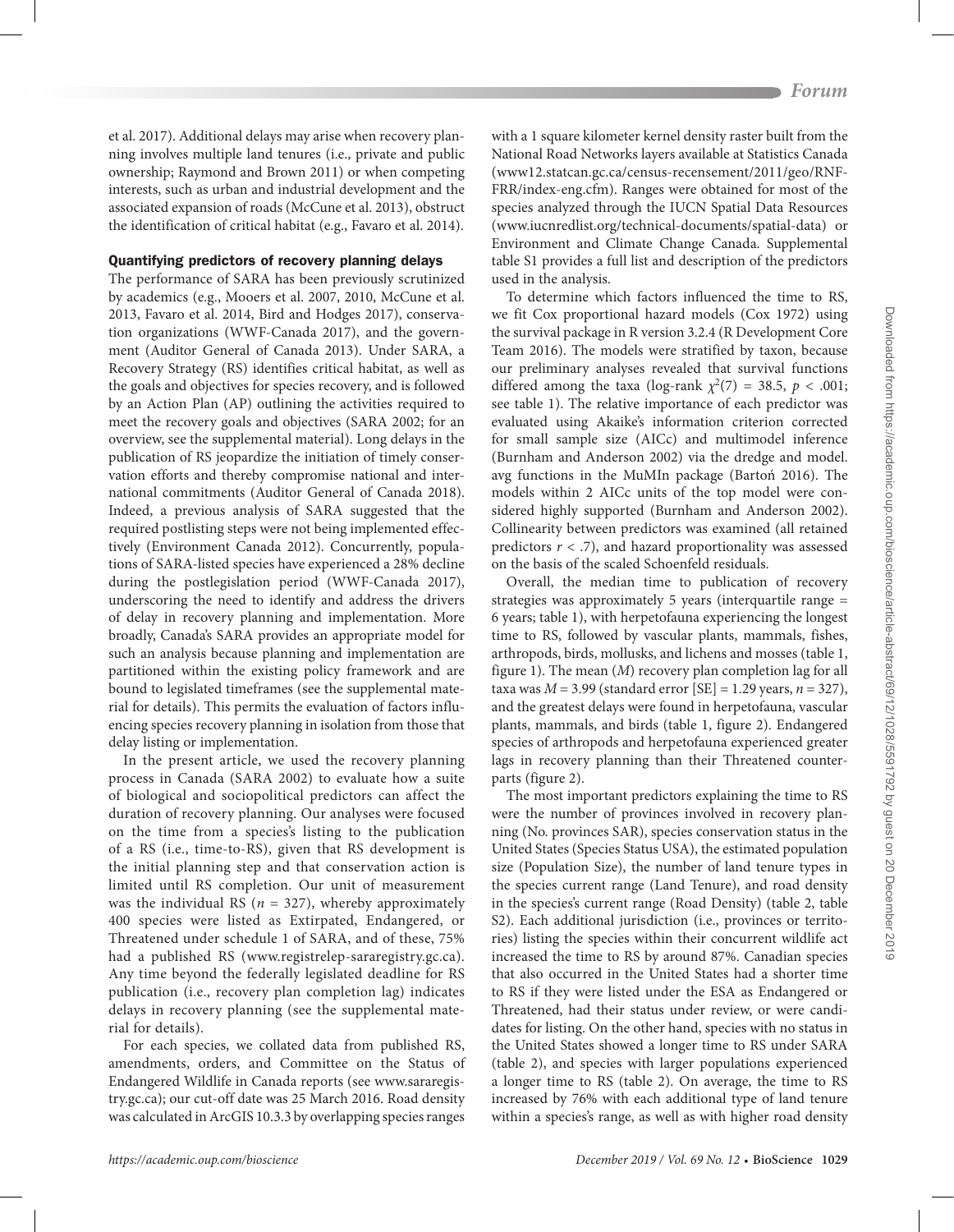| Taxon              |     | Time to recovery strategy (in years) |                                |      |                               | Recovery plan completion lag |            |             |      |
|--------------------|-----|--------------------------------------|--------------------------------|------|-------------------------------|------------------------------|------------|-------------|------|
|                    | N   | <b>Median</b>                        | Interguartile<br>range $(IQR)$ | Mean | <b>Standard</b><br>error (SE) | <b>Median</b>                | <b>IQR</b> | <b>Mean</b> | SE   |
| Arthropods         | 23  | 5.00                                 | 3.00                           | 5.27 | 0.54                          | 3.00                         | 3.50       | 3.70        | 0.58 |
| <b>Birds</b>       | 47  | 5.00                                 | 6.00                           | 6.35 | 0.53                          | 2.00                         | 6.00       | 4.00        | 0.49 |
| <b>Fishes</b>      | 37  | 5.00                                 | 3.00                           | 5.90 | 0.48                          | 1.00                         | 4.00       | 3.11        | 0.43 |
| Herpetofauna       | 24  | 8.50                                 | 6.25                           | 9.15 | 0.71                          | 5.00                         | 6.00       | 6.38        | 0.63 |
| Lichens and mosses | 15  | 3.00                                 | 5.00                           | 4.89 | 0.89                          | 2.00                         | 3.50       | 3.20        | 0.72 |
| Mammals            | 31  | 6.00                                 | 5.00                           | 6.23 | 0.64                          | 3.00                         | 4.50       | 4.52        | 0.49 |
| <b>Mollusks</b>    | 16  | 4.00                                 | 0.25                           | 4.05 | 0.54                          | 1.00                         | 1.00       | 2.13        | 0.56 |
| Vascular plants    | 134 | 7.00                                 | 6.00                           | 6.94 | 0.31                          | 4.00                         | 6.00       | 4.87        | 0.29 |
| All                | 327 | 5.00                                 | 6.00                           | 6.10 | 0.58                          | 3.00                         | 5.00       | 3.99        | 0.52 |

*Table 1. Absolute time from species listing to publication of respective recovery strategy and of overdue planning for at-risk species in Canada. N = sample size.*

in the species's current range (table 2). The following predictors did not significantly influence time to RS: the number of governmental agencies involved in recovery planning, the number of provinces (and territories) where the species occurred in Canada, the inclusion of traditional ecological knowledge in recovery planning, the distribution of the species in Canada (peripheral or core), the number of industries identified as threats in the RS, and the feasibility of recovery. For more extensive results see the supplemental material.

## Improving species recovery planning processes

Prolonged inaction plagues imperiled species worldwide and increases extinction risk (Martin et al. 2012, Woinarski 2016). The consequences of lengthy recovery planning include outdated science, staff turnover, process fatigue, outdated recovery planning documents, delayed implementation of recovery actions, and, potentially, an irreversible loss of species and their habitats (Schwartz 2008, NOAA Fisheries 2016, Malcom and Li 2018). Confronting weaknesses in recovery planning can therefore improve the efficiency and expediency of conservation actions. For example, in the face of criticism of the ESA, US agencies reviewed species recovery programs, both in 2002 within the US Fish and Wildlife Service (Hoekstra et al. 2002) and in 2016 for the National Oceanic and Atmospheric Administration's National Marine Fisheries Service (NOAA Fisheries 2016). Despite the slow uptake of recommendations, there is consensus that many issues identified by the 2002 review were addressed, which has led to improved recovery plans (Troyer and Gerber 2015). To this end, it is necessary to identify factors that prolong planning and estimate the magnitude of their effect.

Our findings that the publication of RS can take up to 13 years (figure 1), that only 21% of the RS  $(n = 69)$  were produced within the expected timeframe, 6% of which (*n* = 18) had action plans, highlight the defective application of SARA, which compromises the recovery of many species by allowing continued loss in numbers or critical habitat. Our analyses revealed that the duration of recovery planning

is strongly influenced by biological factors (i.e., species taxonomy, conservation status, and population size) and sociopolitical factors (i.e., disparate transjurisdictional levels of protection, diversity in land tenure, and road density). Recovery planning inherently signals an urgency for action and requires both resources and efficient procedures to avert delays (Martin et al. 2012, Woinarski 2016). When delays are identified, clear prioritization criteria (e.g., species status, species ecological value, taxonomic uniqueness) are necessary to ensure that excessive bureaucratic timelines do not exacerbate extinction risk.

Taxonomic bias in recovery planning and the lack of prioritization according to conservation status are concerning. Notably, the time to RS was greatest for Endangered reptiles and amphibians, which are already among the most threatened taxa in Canada and worldwide (figure S1; Stuart et al. 2004, Böhm et al. 2013). Walls and colleagues (2017) reported a comparable situation for amphibians in the United States, such that the time between listing and recovery plan development ranged from 2 to 29 years. Arthropods, vascular plants, and mammals also appear to experience taxonomically related delays (figure 2). Unfortunately, this trend is consistent with previous findings (Tear et al. 1995, Campbell et al. 2002, Crouse et al. 2002). Species with larger population sizes also had an extended time to RS completion, perhaps because of challenges associated with compiling data for abundant species or because of the perception that such species do not require quick action. Alternatively, delays associated with population size could reflect the notion that less-abundant species require faster action (Gaston 2010). However, prioritizing conservation efforts based primarily on current abundance is problematic because a species's rate of decline may outweigh its abundance as a predictor of extinction risk (IUCN 2012) and because abundant species are fundamental to the structure of most ecological communities, and their decline comes with concomitant effects on ecosystem services (Gaston 2010). An explicit and transparent prioritization system for species recovery planning is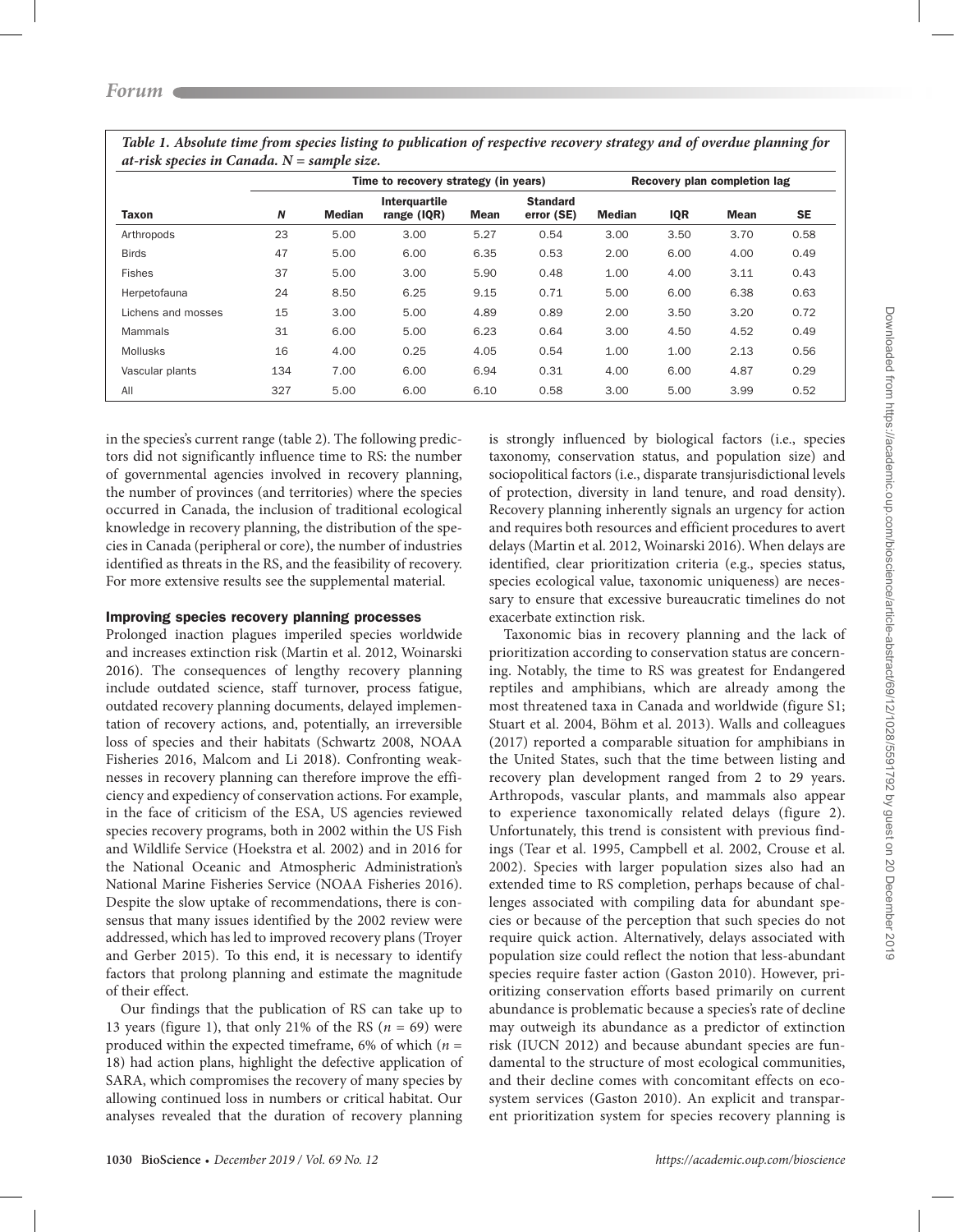

*Figure 1. Probability of a recovery strategy (RS) remaining incomplete for an at-risk species in Canada each year following species listing, separated by taxonomic group. Abbreviations: Exp time-to-RS, expected time (as defined in the Species at Risk Act) to the publication of the species recovery strategy; time-to-RS, the observed time to the publication of the species recovery strategy.*



*Figure 2. Mean time lag in recovery strategy publication (recovery plan completion lag) of at-risk species in Canada, per taxon and per current species listing status under the Species at Risk Act. The error bars represent the standard error.*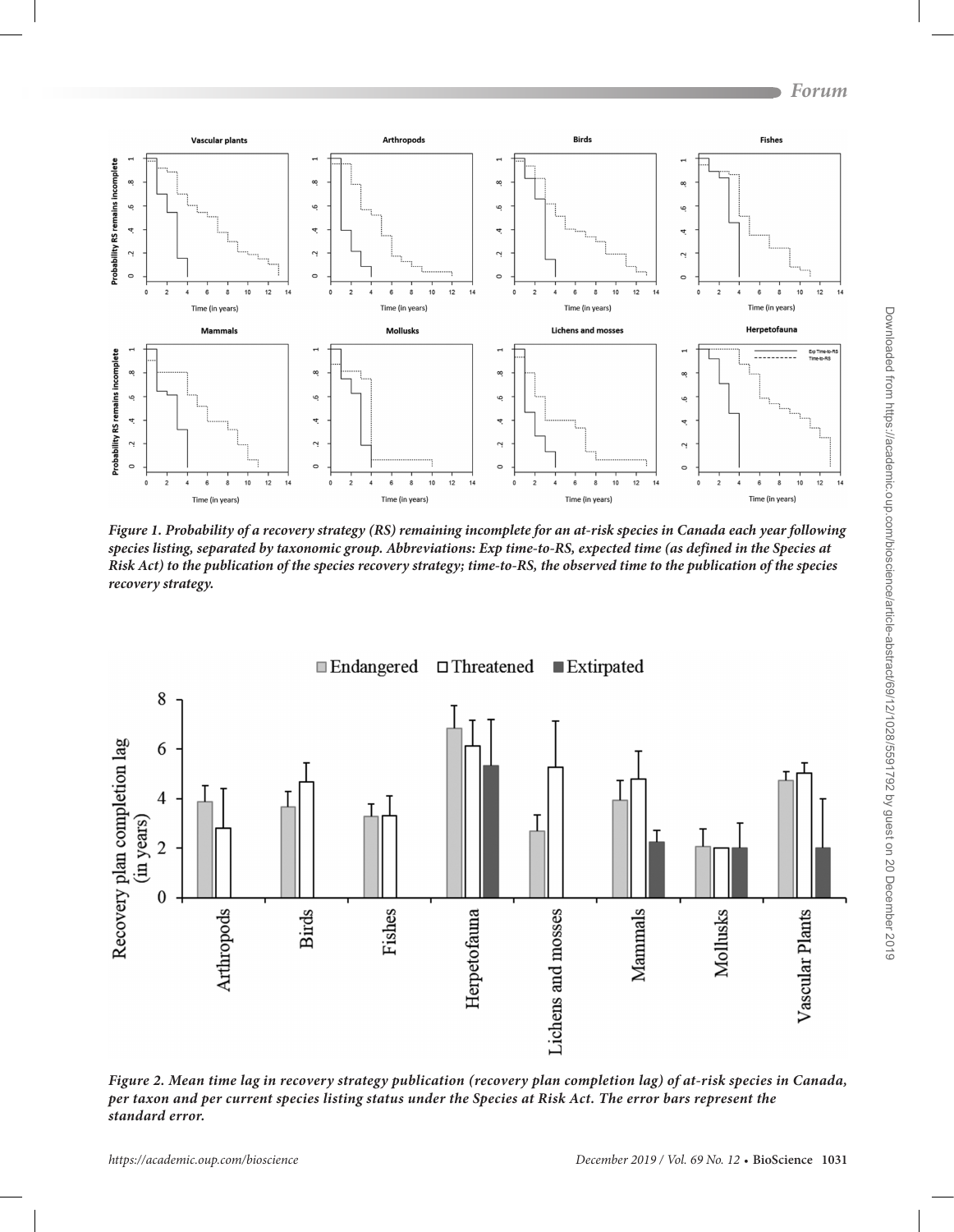|                                | <b>Time to RS</b>   |                                |                                      |                            |            |  |  |  |  |
|--------------------------------|---------------------|--------------------------------|--------------------------------------|----------------------------|------------|--|--|--|--|
| <b>Variables</b>               | <b>Hazard ratio</b> | Change in risk<br>(percentage) | <b>Standard error</b><br>coefficient | 95% confidence<br>interval | Importance |  |  |  |  |
| Land tenure                    | $0.76*$             | $-24.0*$                       | $.10*$                               | $-0.48, -0.07*$            | $0.87*$    |  |  |  |  |
| Road density                   | $0.16*$             | $-84.0*$                       | $.82*$                               | $-3.44, -0.23*$            | $0.75*$    |  |  |  |  |
| Species status USA             |                     |                                |                                      |                            | $0.60*$    |  |  |  |  |
| Endangered                     | $3.64*$             | 264.5*                         | $.41*$                               | $0.50, 2.09*$              |            |  |  |  |  |
| Threatened                     | 2.56                | 155.6                          | .52                                  | $-0.08, 1.96$              |            |  |  |  |  |
| <b>Under Review</b>            | 1.53                | 52.6                           | .81                                  | $-1.16, 2.00$              |            |  |  |  |  |
| Candidate                      | 1.21                | 20.9                           | .89                                  | $-1,93, 1.55$              |            |  |  |  |  |
| Population size                | 0.99                | $-0.4$                         | .002                                 | $-0.008, 0.001$            | 0.59       |  |  |  |  |
| Number of provinces SAR        | 0.87                | $-13.3$                        | .08                                  | $-0.31, 0.02$              | 0.55       |  |  |  |  |
| <b>TEK</b>                     | 0.45                | $-55.2$                        | .52                                  | $-1.83, 0.22$              | 0.46       |  |  |  |  |
| Number of agencies             | 1.36                | 36.2                           | .25                                  | $-0.18, 0.79$              | 0.41       |  |  |  |  |
| Feasibility                    |                     |                                |                                      |                            | 0.41       |  |  |  |  |
| Feasible                       | 0.98                | $-2.0$                         | .61                                  | $-1.22, 1.18$              |            |  |  |  |  |
| Unknown                        | 0.55                | $-44.5$                        | .62                                  | $-1.81, 0.63$              |            |  |  |  |  |
| Number of provinces occurrence | 1.08                | 8.4                            | .07                                  | $-0.06, 0.22$              | 0.29       |  |  |  |  |
| Peripheral                     |                     |                                |                                      |                            | 0.29       |  |  |  |  |
| Number of industries           |                     |                                |                                      |                            | 0.26       |  |  |  |  |

*Table 2. Model averaged coefficients from Cox proportional hazards models relating complexity of the consultation process, landscape development, and land ownership in at-risk species recovery planning in Canada.*

*Note:* A positive value for change in risk indicates a shortening of the time from listing to publication of a recovery strategy. \*significantly different from 0 at  $\alpha = .05$ .

necessary to ensure efficient implementation of urgent conservation actions and effective allocation of limited planning resources.

The more the merrier in recovery planning? The involvement of multiple jurisdictions had contrasting effects on the duration of recovery planning. Although more participating within-nation jurisdictions slowed RS completion at the national level, sharing an at-risk status at the international level accelerated these timelines. Within national boundaries, interjurisdictional recovery planning for wideranging taxa andtheir habitats may be inefficient because of differential political leverage (e.g., "rigidity traps" sensu Allison and Hobbes 2004), overlapping duties, ill-defined jurisdictional responsibilities (Wojciechowski et al. 2011), and differences in the capacity of provincial or territorial partners. Conversely, greater information sharing between Canada and United States or added pressure from foreign conservation authorities may shorten recovery planning (as is suggested by shorter delays in species with listing status in the United States), reinforcing the potential benefits of cross-border collaboration (e.g., Olive 2014, Foley et al. 2017). Additional delays likely arise from the expanding array of potential stakeholders and landownership regimes when species span intranational jurisdictions (Camaclang et al. 2015). Private and crown lands comprise roughly 60% of Canada's land area and approximately 60% and 77% of the land area in the United States and Australia,

respectively (Raymond and Brown 2011), and the success of recovery actions is often contingent on effective engagement with diverse stakeholders (McDonald et al. 2015). Therefore, fostering multistakeholder cooperation under a framework that ensures time-efficient and robust recovery planning processes, on private and public lands alike, should remain a priority. Initiatives such as the Australian Land Conservation Alliance (www.alca.org.au) provide a solid framework for successful private–public partnerships that contribute to local, national, and global biodiversity goals.

Competing interests with human activities. Human disturbance, which is associated with road network expansion (e.g., habitat loss to development), is among the greatest threats to at-risk species (e.g., McCune et al. 2013). Our analysis indicates that road density within the species's range correlates strongly with lags in recovery planning. Areas with high road density are generally associated with high human population density, which may prolong the consultation process because of diverging resident interests. Roads also facilitate landscape disturbance (e.g., forest harvest) and promote habitat loss and fragmentation (Schaefer 2003, Ibisch et al. 2016), potentially adding difficulties to the designation or protection of critical habitat (e.g., Trombulak and Frissell 2000).

Other drivers of recovery plan completion lags. A primary critique of recovery planning policies worldwide is the lack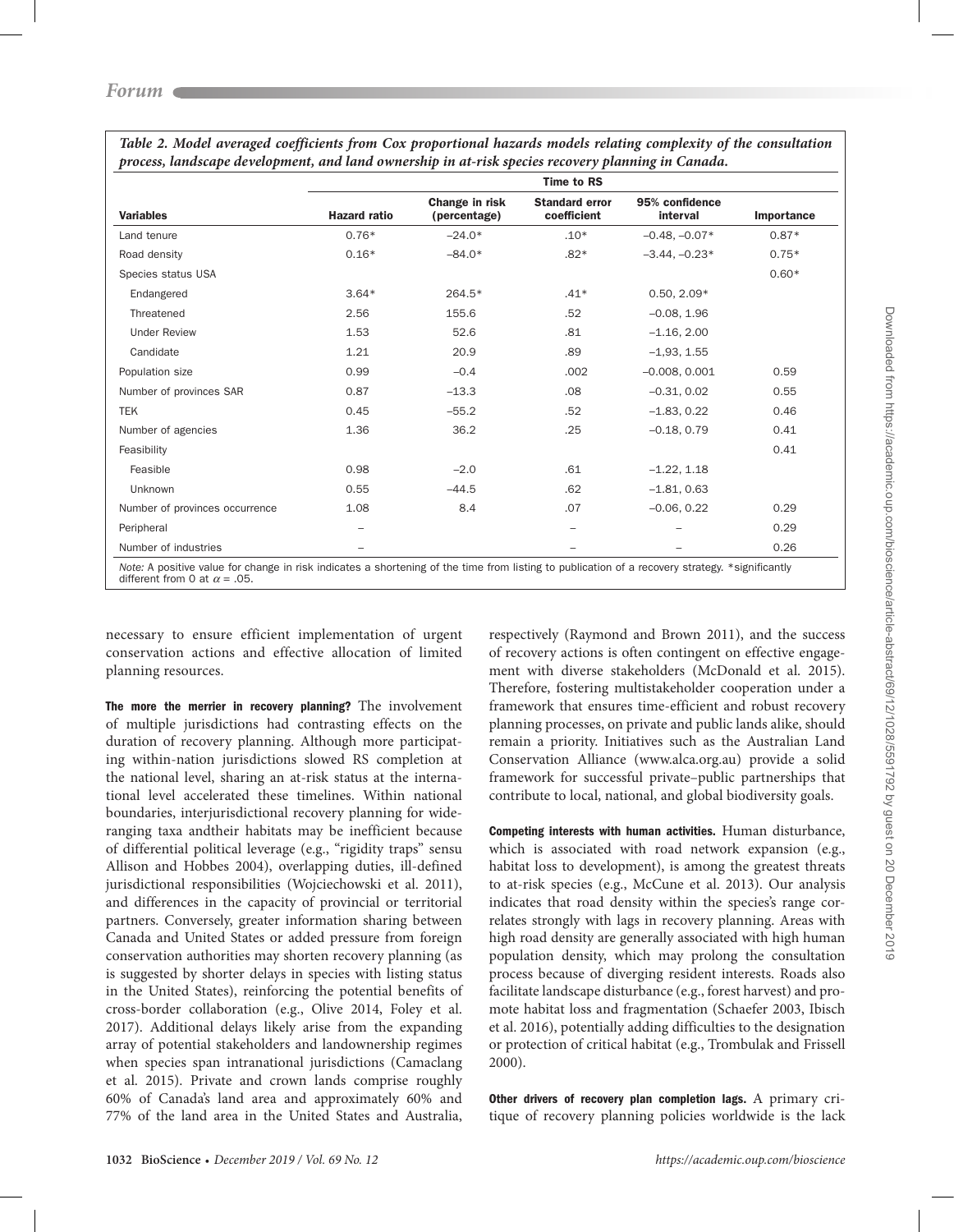of long-term government funding (e.g., Evans et al. 2013). Unfortunately, specific data were not readily available, so a direct causal relationship should be drawn with caution. However, meaningful investment is necessary to turn legislation into tangible on-the-ground protection, and the recent (2018) \$1.3 billion investment by the Canadian government in nature and conservation reflects that legislators recognize how species recovery and habitat protection are simply not possible without significant financial investment. Presumably, higher budget allocations toward recovery planning would also be beneficial, as was shown for the listing stage in other jurisdictions (Puckett et al. 2016). However, it is uncertain how much of this funding was allocated to the recovery planning stage. Concomitantly, biodiversity in Canada continues to decline, and species rarely truly recover (Favaro et al. 2014, Auditor General of Canada 2018). This could indicate that financial investments into the recovery process for at-risk species in Canada to date have been insufficient or poorly managed, an aspect that should be further scrutinized.

#### **Conclusions**

Protracted recovery planning can exacerbate threats to atrisk populations or their habitat and accelerate species loss (Schwartz 2008). Despite somewhat distinct species recovery planning policies worldwide, several lessons can be taken from Canada's SARA recovery planning stage that should be widely transferrable. Broadly, the more substantive consequences of delayed species recovery planning are avoidable if the process can be refined to effectively prioritize recovery planning on the basis of clear criteria, anticipate and mitigate complexities associated with multitenured and developed landscapes, limit interjurisdictional discrepancy in recovery planning by facilitating institutional collaboration, and renew government leadership that guarantees compliance with legislated timelines. Current trends in land degradation (Scholes et al. 2018) and climate change (IPCC 2018), in combination with mounting declines in flora and fauna (Grooten and Almond 2018), underscore the requirement for swift and decisive action. Ultimately, our analysis highlights the importance of *timeliness* in the establishment of an efficient and effective species recovery process.

### Acknowledgements

The authors thank Environment and Climate Change Canada for providing shapefiles of species ranges that allowed for spatial analyses and Arin Munday for help reviewing data collected. The authors are also indebted to several colleagues from academia, nongovernmental organizations, and government agencies (in Canadia, Australia, and the United States) with whom the results of this study were extensively discussed and whose input was instrumental to shape the recommendations provided in this article while ensuring their alignment with recovery planning policy processes worldwide. Three anonymous reviewers, Jacob Malcom, and Rebecca Harris provided constructive

comments on early versions of the manuscript. CCF was supported by Marie Curie Outgoing International Fellowship for Career Development no. PIOF-GA-2013-621571 within the Seventh Framework Programme of the European Union. This article is dedicated to Xara, CCF's canine at risk, who, despite a planned recovery, could not delay her extinction during the execution of this study. You are one of a kind and deeply missed.

# Supplemental material

Supplemental data are available at *[BIOSCI](https://academic.oup.com/bioscience/article-lookup/doi/10.1093/biosci/biz113#supplementary-data)* online.

# References cited

- Allison HE, Hobbes RJ. 2004. Resilience, adaptive capacity, and the "lock-in trap" of the Western Australian agricultural region. Ecology and Society 9: 1–3.
- Auditor General of Canada. 2013. Chapter 6: Recovery Planning for Species at Risk. Canadian Commissioner of the Environment and Sustainable Development. [www.oag-bvg.gc.ca/internet/English/parl\\_](http://www.oag-bvg.gc.ca/internet/English/parl_cesd_201311_06_e_38676.html) [cesd\\_201311\\_06\\_e\\_38676.html.](http://www.oag-bvg.gc.ca/internet/English/parl_cesd_201311_06_e_38676.html)
- Auditor General of Canada. 2018. Report 3: Conserving Biodiversity. 2018 Spring Reports of the Commissioner of the Environment and Sustainable Development to the Parliament of Canada. Office of the Auditor General of Canada. [www.oag-bvg.gc.ca/internet/English/](http://www.oag-bvg.gc.ca/internet/English/parl_cesd_201804_03_e_42994.htmlno.ex6) [parl\\_cesd\\_201804\\_03\\_e\\_42994.htmlno.ex6.](http://www.oag-bvg.gc.ca/internet/English/parl_cesd_201804_03_e_42994.htmlno.ex6)
- Bartoń K. 2016. MuMIn: Multi-Model Inference. R package version 1.15.6. https://CRAN.R-project.org/package=MuMIn.
- Bird SC, Hodges KE. 2017. Critical habitat designation for Canadian listed species: Slow, biased, and incomplete. Environmental Science and Policy 71: 1–8.
- Böhm M, et al. 2013. The conservation status of the world's reptiles. Biological Conservation 157: 372–385.
- Burnham KP, Anderson DR. 2002. Model Selection and Multi-Modal Inference: A Practical Information- Theoretic Approach. Springer.
- Camaclang AE, Maron M, Martin TG, Possingham HP. 2015. Current practices in the identification of critical habitat for threatened species. Conservation Biology 29: 482–492.
- Campbell SP, Clark A, Crampton LH, Guerry AD, Hatch LT, Hosseini PR, Lawler JJ, O'Connor RJ. 2002. An assessment of monitoring efforts in endangered species recovery plans. Ecological Applications 12: 674–681.
- Crouse DT, Mehrhoff LA, Parkin MJ, Elam DR, Chen LY. 2002. Endangered species recovery and the SCB study: A U.S. Fish and Wildlife Service perspective. Ecological Applications 12: 719–723.
- Ceballos G, Ehrlich PR, Dirzo R. 2017. Biological annihilation via the ongoing sixth mass extinction signaled by vertebrate population losses and declines. Proceedings of the National Academy of Sciences 114: E6089–E6096.
- Cox DR. 1972. Regression models and life tables. Journal of the Royal Statistical Society Series B Statistical Methodology 34: 187–220.
- Doak DF, Boor GKH, Bakker VJ, Morris WF, Louthan A, Morrison SA, Stanley A, Crowder LB. 2015. Recommendations for improving recovery criteria under the us endangered species act. BioScience 65: 189–199.
- Environment Canada. 2012. Evaluation of Programs and Activities in Support of the Species at Risk Act. Environment Canada. [www.ec.gc.](http://www.ec.gc.ca/ae-ve/6AE7146E-0991-4C2F-BE2F-E89DF4F8ED1E/13-018_EC_ID_1568_PDF_accessible_ANG.pdf) [ca/ae-ve/6AE7146E-0991-4C2F-BE2F-E89DF4F8ED1E/13-018\\_EC\\_](http://www.ec.gc.ca/ae-ve/6AE7146E-0991-4C2F-BE2F-E89DF4F8ED1E/13-018_EC_ID_1568_PDF_accessible_ANG.pdf) [ID\\_1568\\_PDF\\_accessible\\_ANG.pdf.](http://www.ec.gc.ca/ae-ve/6AE7146E-0991-4C2F-BE2F-E89DF4F8ED1E/13-018_EC_ID_1568_PDF_accessible_ANG.pdf)
- Evans DA, Goble DD, Scott JM. 2013. New priorities as the Endangered Species Act turns 40. Frontiers in Ecology and the Environment 11: 519.
- Favaro B, Claar DC, Fox CH, Freshwater C, Holden JJ, Roberts A, UVic Research Derby. 2014. Trends in extinction risk for imperiled species in Canada. PLOS ONE 9 (art. e113118).